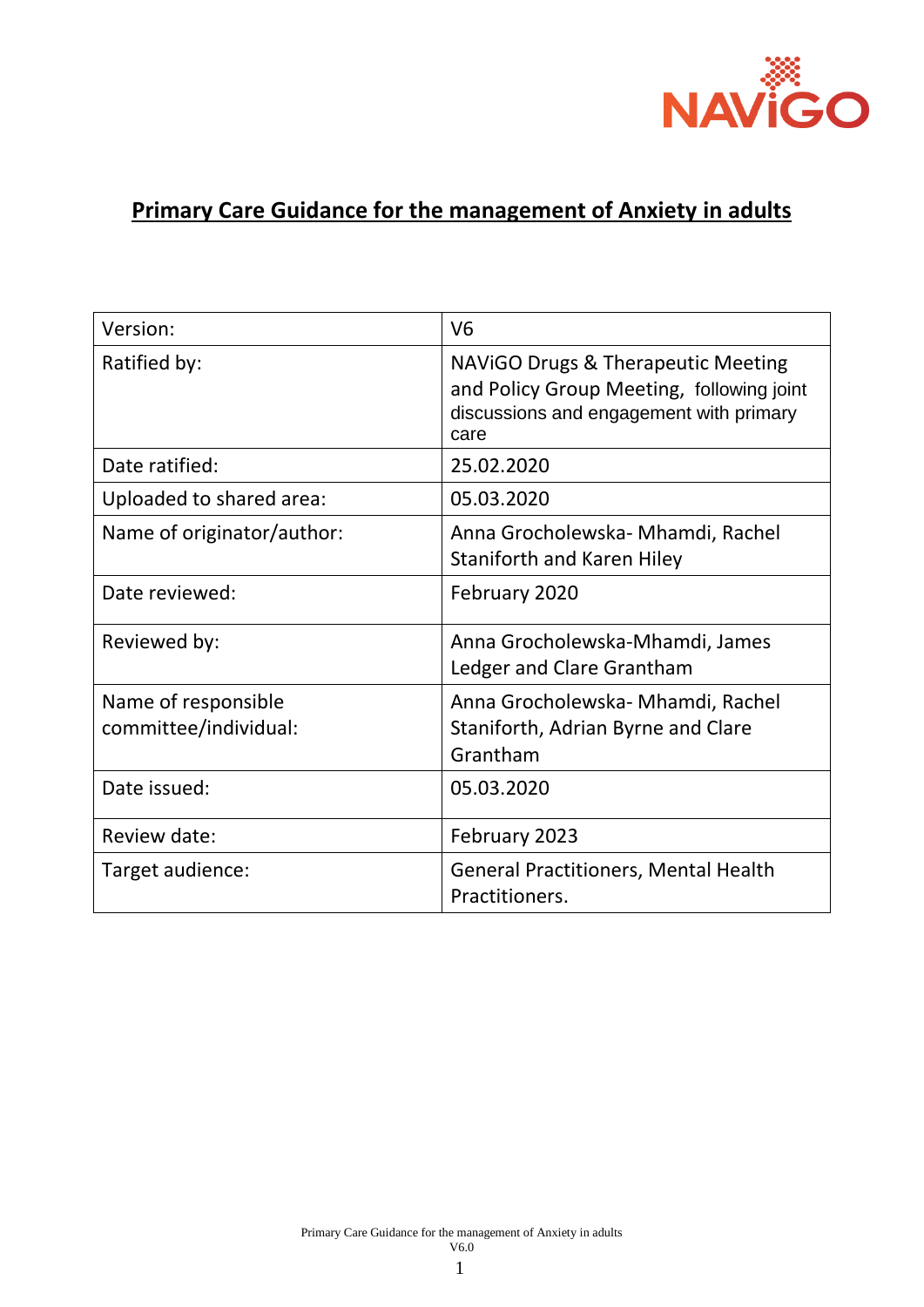#### **1. INTRODUCTION**

Anxiety is a feeling of unease such as worry or fear that can be mild or severe. Everyone experiences feelings of anxiety at some point in their life and this can be perfectly normal, however people with generalised anxiety disorder (GAD) find it hard to control their worries and it affects their daily life.

GAD affects around 1 in 20 adults in Britain and is most common in people in their 20's.

Anxiety is sometimes linked to suicide and there is a need to assess risks at all stages of this guideline.

There are other forms of anxiety, such as Panic disorder, Phobias, Obsessive compulsive disorders and posttraumatic stress Disorder. This guideline reflects NICE guidance around all these issues.

#### **2. COMORBIDITIES**

Personality Disorders and early sexual abuse - Assess and refer

Depression - Treat the more severe disorder first – if suicide risk, use depression guideline. Alcohol Abuse - Treat first

Medical causes - Hyperthyroid, phaeochromocytoma, mitral valve prolapse, vestibular disorders – treat appropriately.

Drugs - Theophylline, neuroleptics, antihistamines, steroids, antidepressants, sympathomimetics, illicit drugs Caffeine - Reduce use

#### **3. PROVIDE APPROPRIATE INFORMATION AND SUPPORT**

- a) Provide information leaflets or other self-help materials
- b) Consider using diaries for self-monitoring
- c) If appropriate, involve the family or carers in understanding the service user's condition and providing support
- d) Assess suitability for Psychological therapy (Open Minds)
- e) Refer to voluntary organisation or self-help group
- f) Consider referring to exercise class (STEPS programme)

#### **4. CAUSATIVE FACTORS**

- a) Life Stresses Deprivation; Poor Physical Health; High Responsibility; Unemployment; Trauma; Poor social support; loss of partner; Previous history of anxiety
- b) Genetic family history especially agoraphobia and panic disorder
- c) Female especially generalised anxiety disorder, panic and specific phobias
- d) Family- upbringing, parent with mental illness, critical or unaffectionate parents, family history of alcohol problems, experience of sexual or other abuse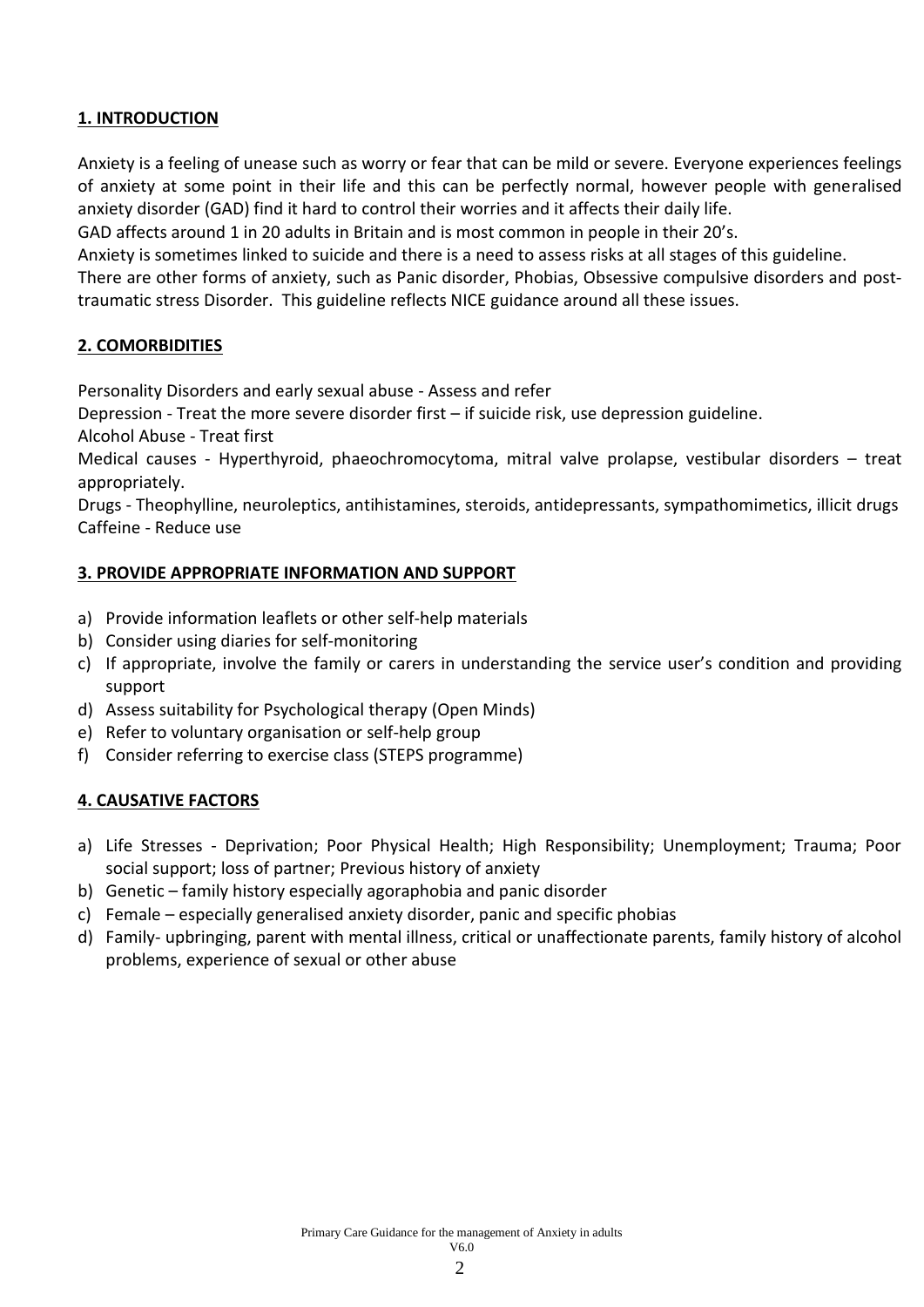#### **5. ASSESSMENT BY GENERAL PRACTITIONER**

- Complete focused history taking/assessment
- Use a research based screening tool
- Assess risk of suicide/risk to others at regular intervals.
- Consider comorbidities

#### **Main Core Symptoms:**

- 1. Cognitive worries about future or specific events, fears about health, illness, ageing, death.
- 2. Behavioural avoidance of feared situations
- 3. Physiological sweating, palpitations, dry mouth, dizziness, difficulty in breathing, motor tension.

#### **Three options after the above:**

- 1. Treat within primary care; consider using Open Minds or other forms of talking therapies or self-help materials. (If no response to two interventions (Psychological intervention, Medications, Bibliography) then referral to specialist Mental Health Services should be offered.
- 2. Severe anxiety requiring referral to single point of access for mental health.
- 3. Requirement of urgent out of hour's response, please refer to Crisis Branch of Mental Health Services.

#### **For all of the above please contact NAViGO TEL: 01472 256256 Option 3 Email: [NAV.MHSinglePointofAccess@nhs.net](mailto:NAV.MHSinglePointofAccess@nhs.net)**

#### **6 ROLE OF SECONDARY CARE**

6.1 Review diagnosis

6.2 Consider aetiological factors (physical, psychological, social and spiritual factors)

6.3 Initiation and supply of medication until the service user is stabilised. Initiation and stabilisation of drug therapy is usually but not exceptionally a period of three months.

6.4 Support to relatives and carers

6.5 Risk assessment and risk management

6.6 To offer treatment in the least restrictive and most appropriate environment (e.g. Community treatment, day treatment, in-patient care)

6.7 Remain in contact with Primary care. Advise and support staff and include Primary care in treatment plans.

6.8 To plan and deliver appropriate care using the Care Programme Approach (CPA) with a written Care plan listing individual problems and Interventions, naming a Care Programme Co-ordinator and outlining any risk management or relapse prevention plan.

6.9 Ensure the use of a research based screening tool e.g. GAD-7 at agreed intervals in line with local protocols.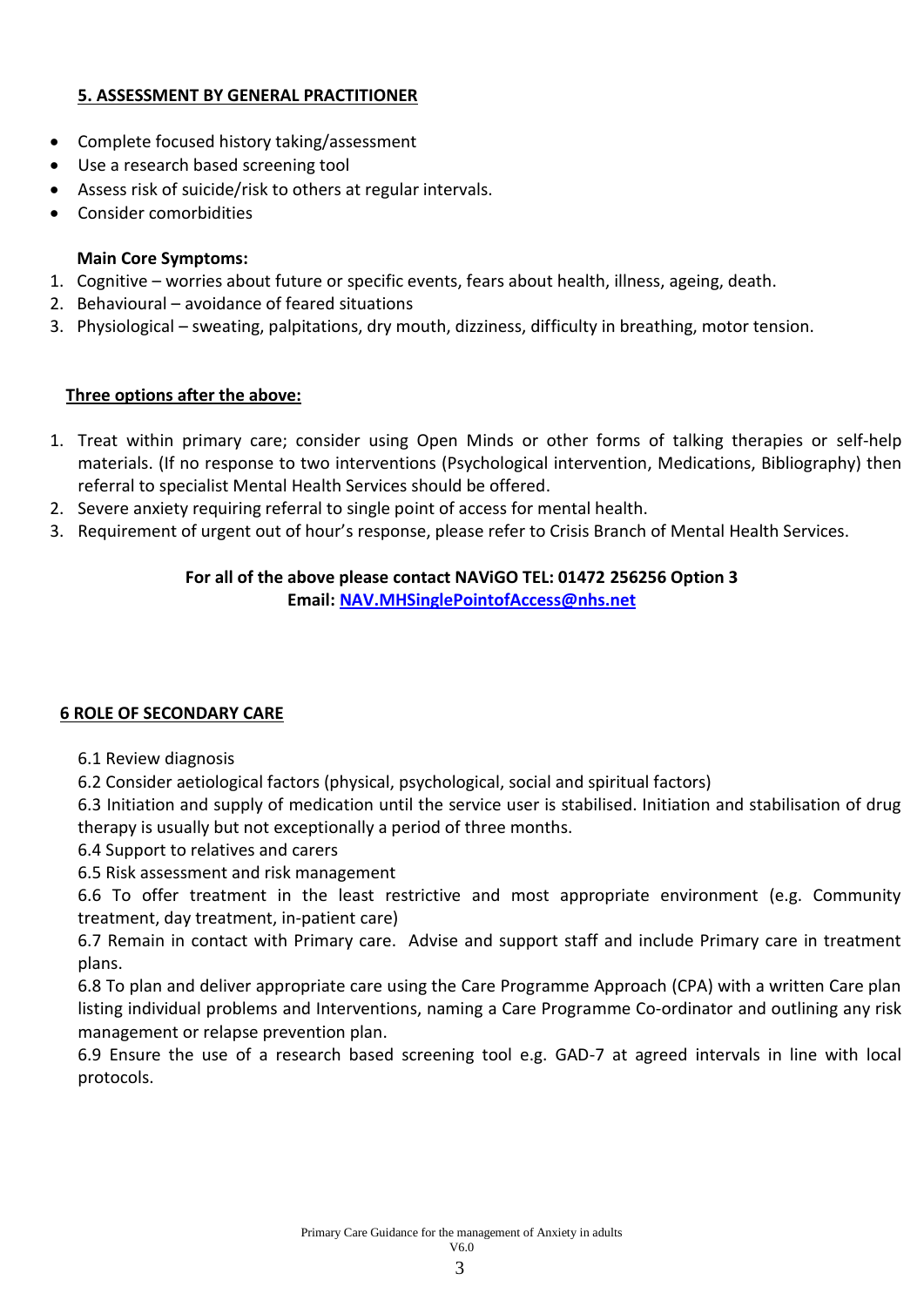#### **7 DISCHARGE FROM SECONDARY CARE**

- 7.1 Recovery or stabilisation of condition and / or a stable care package.
- 7.2 Service users who have presented to secondary care services e.g. crisis and who do not need on-going mental health intervention as they are not considered to be at risk but who may have been initiated on medication are likely to be referred back to the GP for continued prescriptions as their needs can be managed in primary care
- 7.3 Discharge back to primary care will include the following information:
	- 7.3.1 Summary of treatment offered
	- 7.3.2 Confirmation that service user is stable
	- 7.3.3 On-going management plan for service user
	- 7.3.4 Criteria for access to secondary care services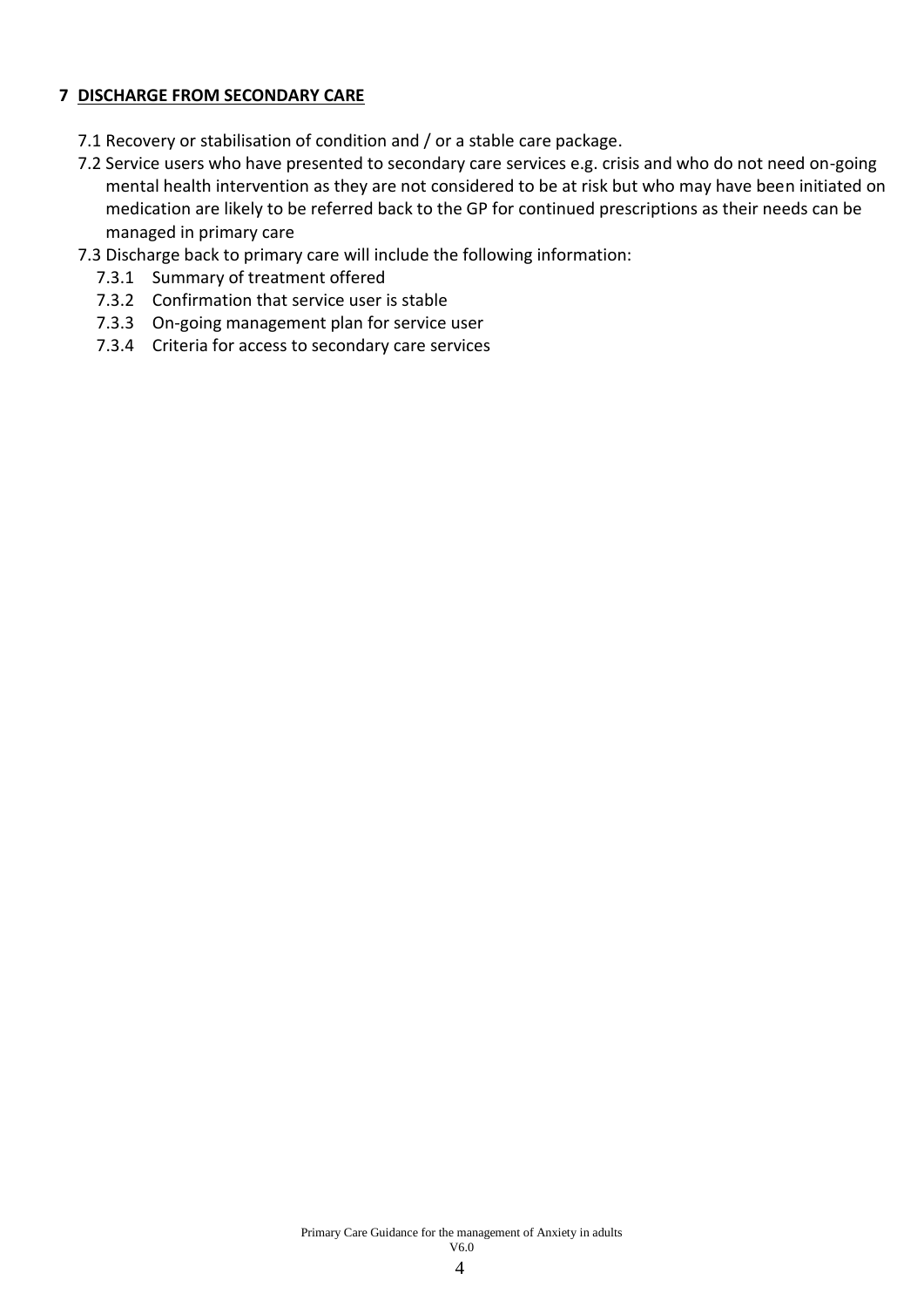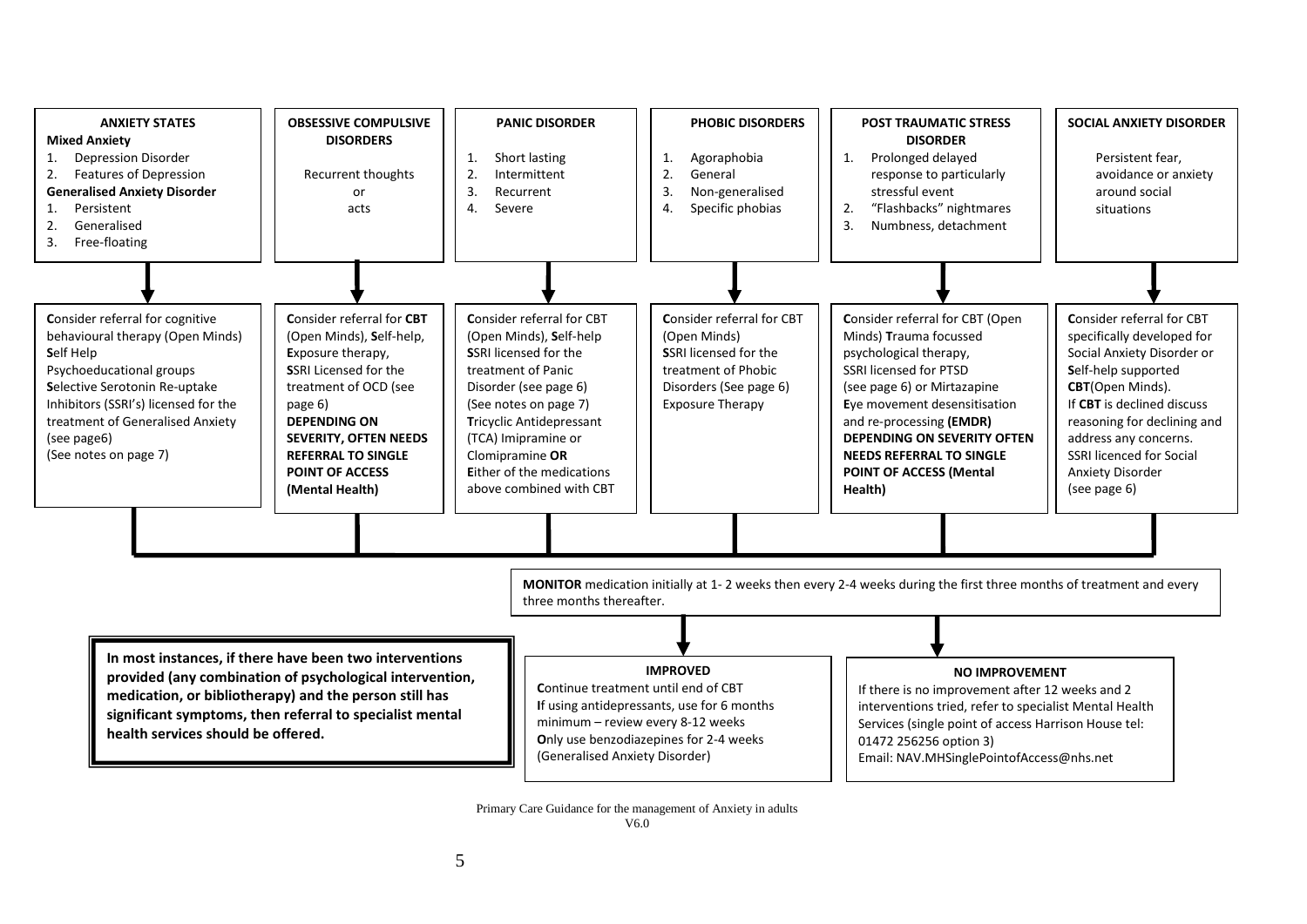## **Licenced indication for Selective Serotonin Re-uptake Inhibitors**

|              | Depressive | Generalised  | Obsessive  | Panic    | Post-         | Social   |
|--------------|------------|--------------|------------|----------|---------------|----------|
|              | illness    | anxiety      | Compulsive | disorder | traumatic     | anxiety  |
|              |            | disorder     | Disorder   |          | <b>Stress</b> | disorder |
|              |            |              | (OCD)      |          | Disorder      |          |
| Citalopram   |            |              |            |          |               |          |
| Escitalopram |            | $\checkmark$ |            |          |               |          |
| Fluoxetine   |            |              |            |          |               |          |
| Paroxetine   |            | ✓            |            |          |               |          |
| Sertraline   |            |              |            |          |               |          |

# **SSRI – Cost of Treatment for 1 year: January 2020**

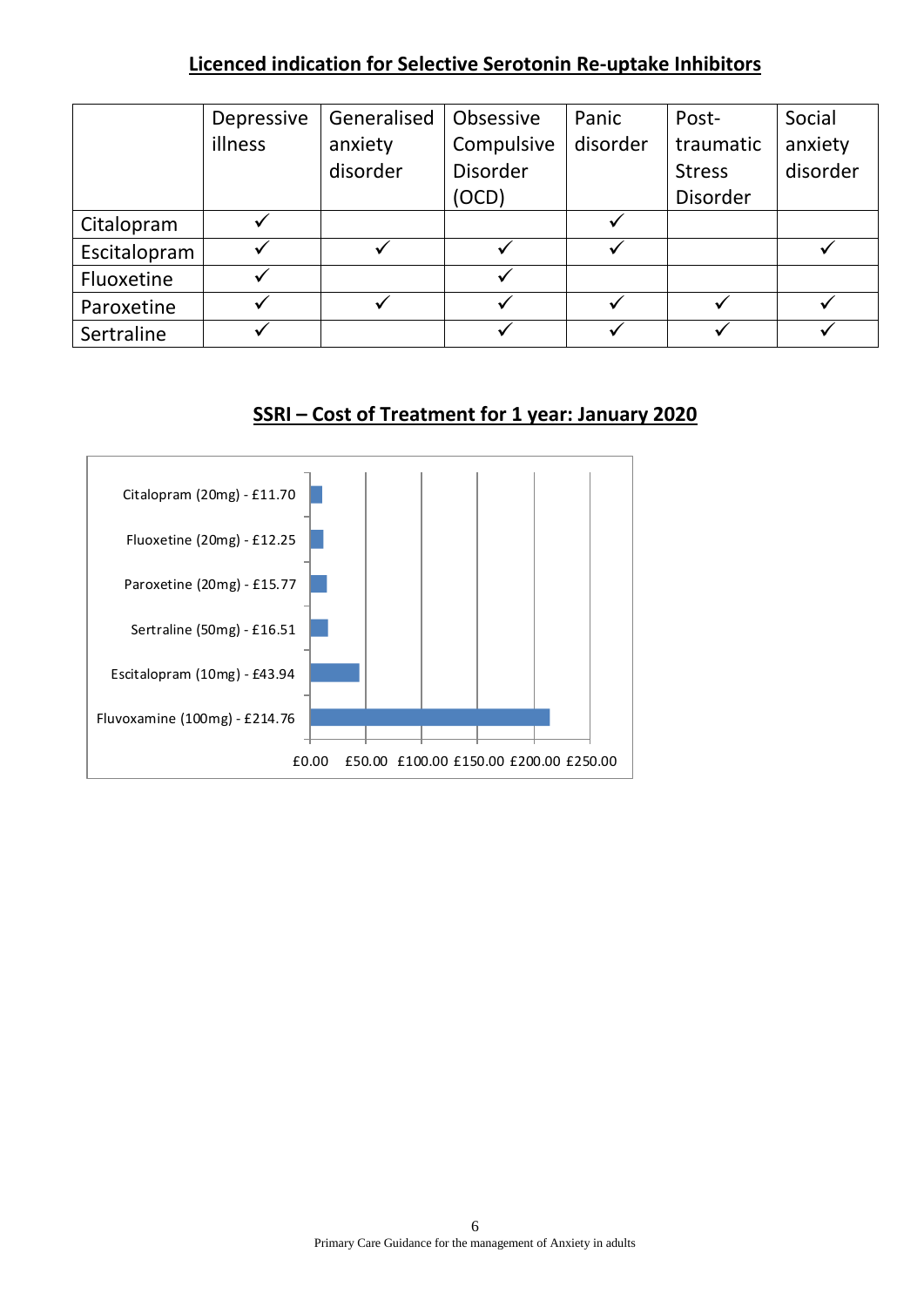#### **General guidance:**

- The main treatments for anxiety and sleep problems are now psychological (leaflet on Cognitive [Behavioural Therapy](http://www.rcpsych.ac.uk/healthadvice/treatmentswellbeing/cbt.aspx) and [Sleep Problems\)](http://www.rcpsych.ac.uk/healthadvice/problemsdisorders/sleepingwell.aspx).Recommend using where appropriate in consultation with practice or other counsellor.
- If starting anti-depressant medication, especially SSRI's, start low and go slow as these drugs can mimic the effects of anxiety.
- Service users should be informed about the potential side effects including raised anxiety at the onset of effect and the risk of discontinuation symptoms if treatment is stopped abruptly.
- Take into account the increased risk of bleeding associated with SSRIs, particularly for older people or people taking other drugs that can damage the gastrointestinal mucosa or interfere with clotting (for example, NSAIDS or aspirin). Consider prescribing a gastro protective drug in these circumstances.

#### **Special considerations:**

- For people at significant risk of cardiovascular disease, carry out ECG and BP before prescribing Clomipramine.
- For citalopram, restrictions on the maximum daily doses now apply: 40 mg for adults; 20 mg for service users older than 65 years; and 20 mg for those with hepatic impairment.
- For escitalopram, the maximum daily dose for service users older than 65 years is now reduced to 10 mg/day; other doses remain unchanged.
- Citalopram and escitalopram are associated with dose-dependent QT interval prolongation and should not be used in those service users with: congenital long QT syndrome; known pre-existing QT interval prolongation; or in combination with other medicines that prolong the QT interval. ECG measurements should be considered for service users with cardiac disease, and electrolyte disturbances should be corrected before starting treatment.

#### **Benzodiazepines**

- Benzodiazepines are associated with tolerance and dependence.
- If used for anxiety disorders they **should not be used for longer than 4 weeks<sup>1</sup>** and only during crisis by prescribers expert in their use. Please see [Royal college of Psychiatrists](http://www.rcpsych.ac.uk/healthadvice/treatmentswellbeing/benzodiazepines.aspx) guidance on this and consider giving this printable leaflet to service users as part of the consultation.
- This is also applicable to the newer hypnotic drugs Zolpidem, Zopiclone and Zaleplon and to other sedative drugs including those available over the counter.

#### **Pregabalin in anxiety**

 $\overline{a}$ 

- Pregabalin can be used as third line therapy after an SSRI or SNRI that could not be tolerated.
- It is recommended that the dose should be increased to the licensed optimum dose and if there is **no improvement of anxiety symptoms after 2 months of treatment** that treatment has failed and **should be stopped<sup>2</sup>** gradually over 1 week to avoid discontinuation symptoms.
- Prescriptions for pregabalin should be issued by NAViGO for the first three months.
- Please be aware of the abuse potential of pregabalin and that although there are potential benefits, there are potential risks such as dependence, misuse or diversion. Please see the Public Health England alert on these risks at [https://www.gov.uk/government/uploads/system/uploads/attachment\\_data/file/385791/PHE-](https://www.gov.uk/government/uploads/system/uploads/attachment_data/file/385791/PHE-NHS_England_pregabalin_and_gabapentin_advice_Dec_2014.pdf)NHS England pregabalin and gabapentin advice Dec 2014.pdf

 $1$  Royal College of Psychiatrists Registered accessed on 26/09/17 via

<http://www.rcpsych.ac.uk/healthadvice/treatmentswellbeing/benzodiazepines.aspx>

<sup>2</sup> National Institute of Health and Care Excellence, Clinical Knowledge Summary of anxiety disorders accessed on 26/09/17 via <https://cks.nice.org.uk/generalized-anxiety-disorder#!scenario:1>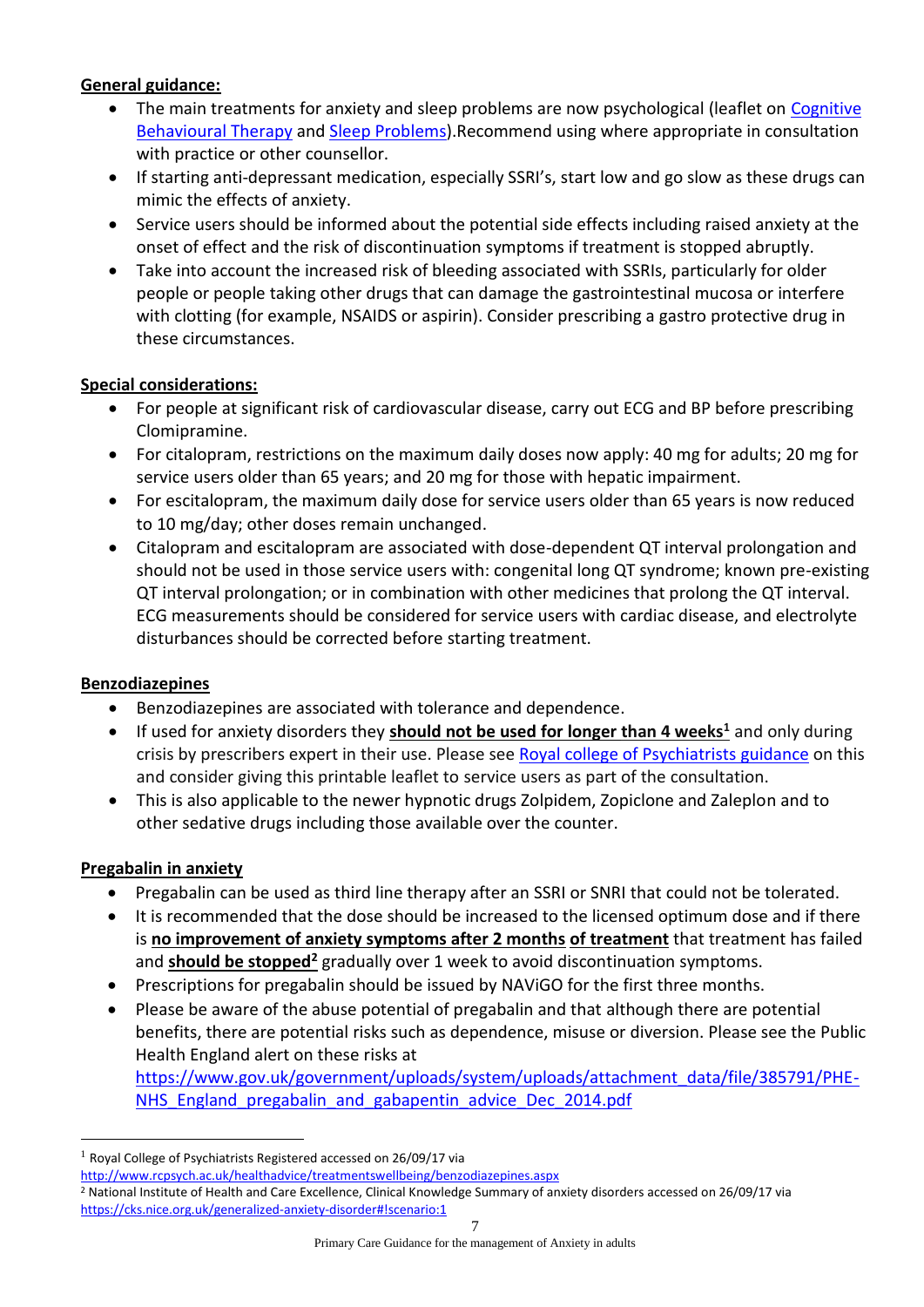#### **Contacts for support and advice**

| <b>Consultant</b>    | <b>Base</b>                                      | <b>Contact number</b>             |  |  |
|----------------------|--------------------------------------------------|-----------------------------------|--|--|
| <b>Psychiatrists</b> |                                                  |                                   |  |  |
| Dr Wojciech          | Harrison House,                                  | 01472 252366                      |  |  |
| Gierynski            | Grimsby                                          |                                   |  |  |
| Dr Ana Tamas         | Harrison House,<br>Grimsby                       | 01472 252366                      |  |  |
| Dr Aamer Sajjad      | Harrison House,<br>Grimsby                       | 01472 252366                      |  |  |
| Dr Beata             | Rharian Fields, The                              | 01472 808450                      |  |  |
| Tarczon-             | Gardens, DPoW                                    |                                   |  |  |
| Nowicka              |                                                  |                                   |  |  |
| Dr Kris Kielan       | <b>Weelsby View</b><br>Health Centre,<br>Grimsby | 01472 806800                      |  |  |
| Dr Ragaei Zitoun     | The Gardens<br><b>DPoW</b>                       | 01472 808500                      |  |  |
| Dr Joji              | <b>Weelsby View</b><br>Health Centre,<br>Grimsby | 01472 806800                      |  |  |
| Dr Aresh Lokesh      | <b>Community Older</b><br>People's               | 01472 808500                      |  |  |
| Single Point of      |                                                  | 01472 256256 option 3 or email    |  |  |
| Access               |                                                  | NAV.MHSinglePointofAccess@nhs.net |  |  |

#### **References**

- 1. The National Institute for Health and Care Excellence (NICE) guidelines.
	- Generalised Anxiety and panic disorder CG113<http://www.nice.org.uk/Guidance/CG113>
	- Obsessive compulsive disorder CG31 <http://www.nice.org.uk/guidance/CG31>
	- Social anxiety disorder CG159<http://guidance.nice.org.uk/CG159>
	- Post-traumatic stress disorder <http://www.nice.org.uk/guidance/CG26>
- 2. The Summary of Product Characteristics [http://www.medicines.org.uk/emc/](http://www.medicines.org.uk/emc/glossary.aspx?view=130)
- 3. Patient information leaflets can be accessed through <http://www.choiceandmedication.org/navigo>
- 4. BNF https://www.medicinescomplete.com/mc/bnf/current/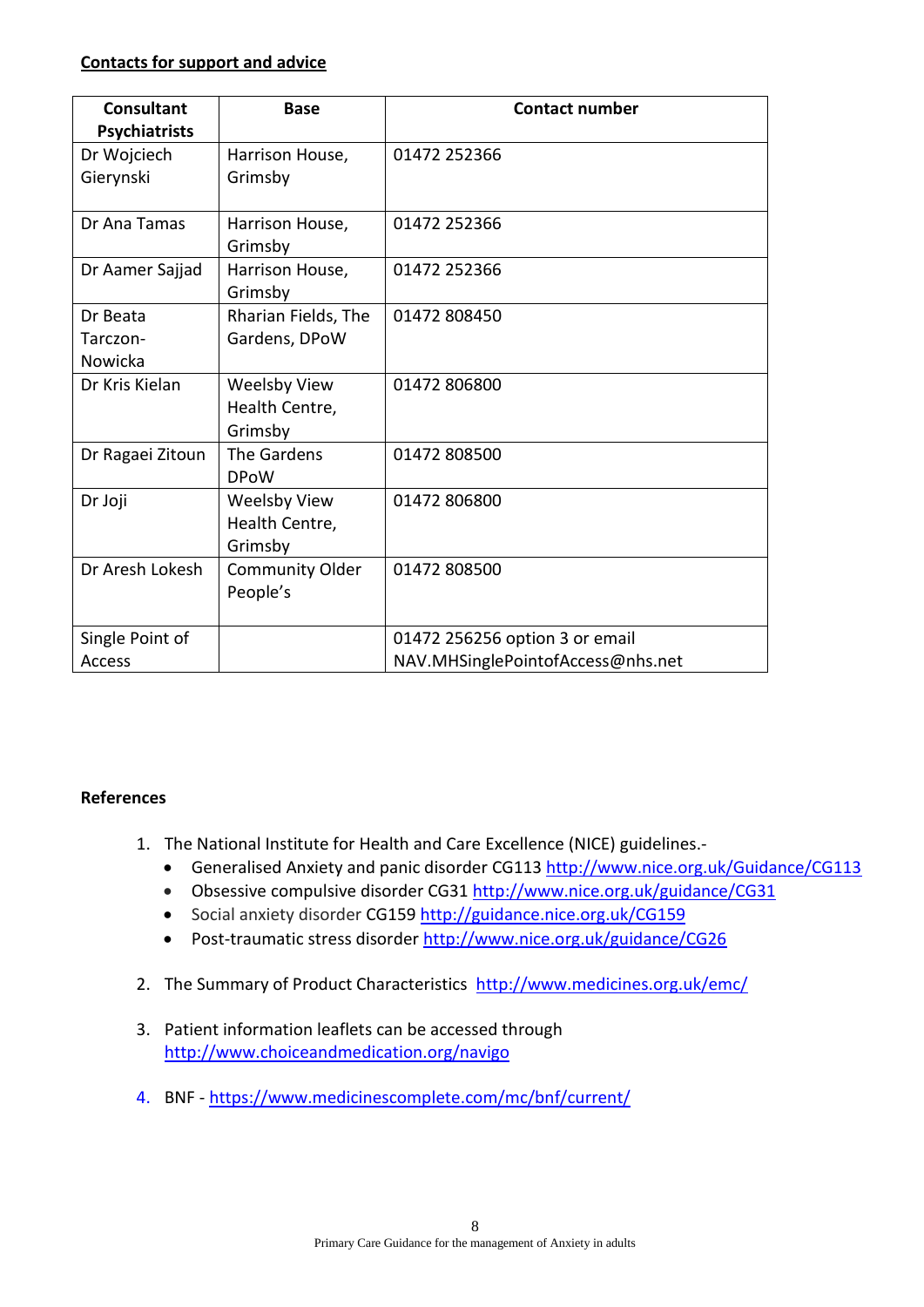#### **Page 1 of 3: REQUEST BY THE SPECIALIST CLINICIAN FOR DISCHARGE BACK TO THE SERVICE USER'S GP**

INSERT CLINIC ADDRESS

REF: Silverlink ID NHS NO: Tel No:

Fax no:

Date of Clinic: Date Typed:

The contents of this letter are confidential and may not be disclosed without the consent of the writer

GP ADDRESS

Dear Dr

#### RE **JOE BLOGG, DOB ADDRESS**

Your service user has been attending **INSERT NAME OF CLINIC** and has been prescribed *medication / dose / frequency.* He/she has been stabilised on treatment. Please can you continue this medication in primary care as per the following management plan;

Please use page 3 of this pro forma to confirm that you accept ongoing care of this service user in primary care. Additionally, can you inform me of any changes made to other medication prescribed by yourselves? (Especially when changes involve medicines that interact with *medication)*.

I have enclosed the service user's most recent monitoring results and the service user's next tests are due in………. (delete if not appropriate).

Yours sincerely

Name

Consultant Psychiatrist

CC – Service user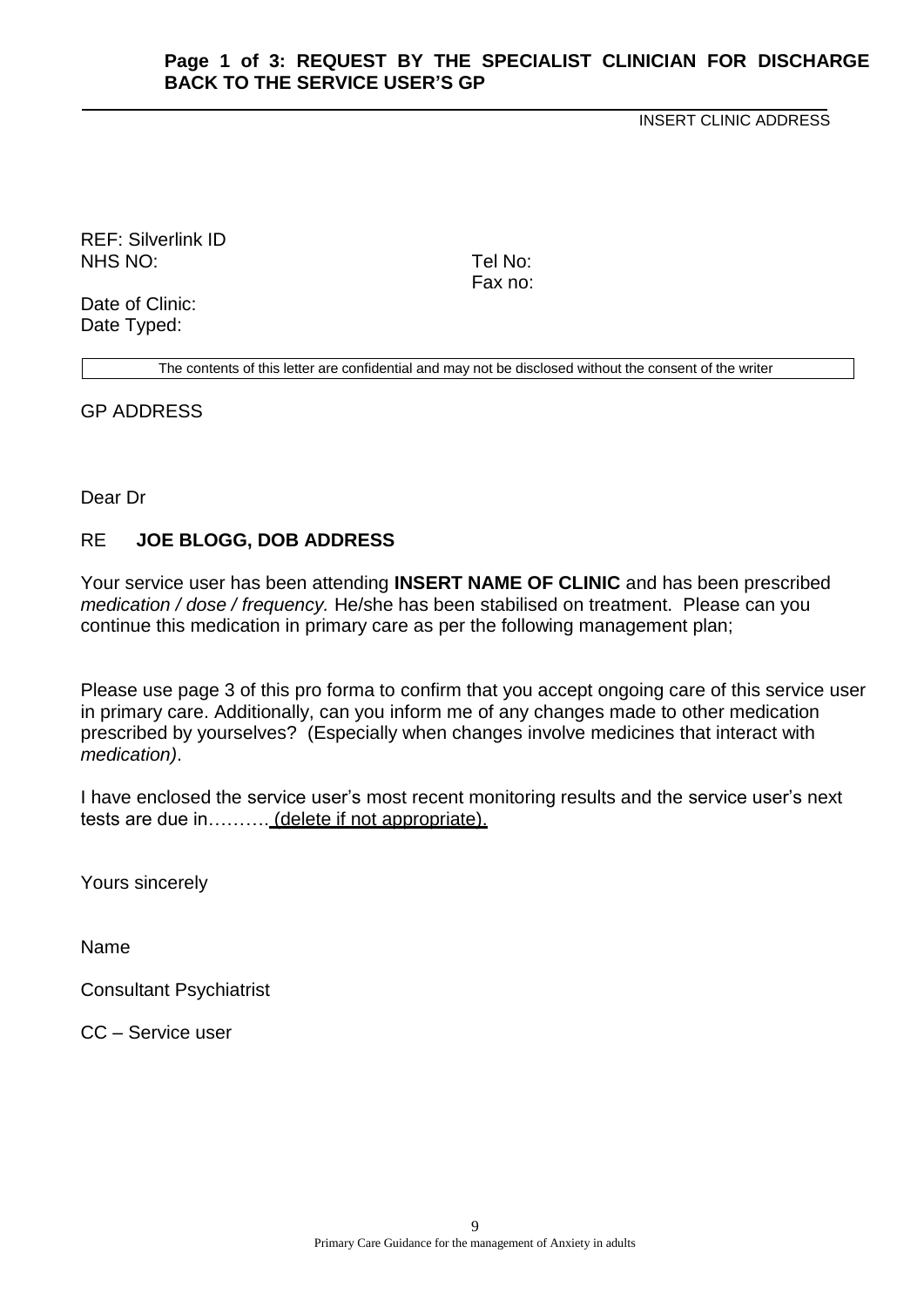# **Page 2 of 3: TRANSFER OF ONGOING MANAGEMENT OF THE SERVICE USER**

# **PRIVATE & CONFIDENTIAL**

| Service user details                                                                                                                                                                                                                                                                                                                                                                                                                                 |  |                            |               |  |
|------------------------------------------------------------------------------------------------------------------------------------------------------------------------------------------------------------------------------------------------------------------------------------------------------------------------------------------------------------------------------------------------------------------------------------------------------|--|----------------------------|---------------|--|
|                                                                                                                                                                                                                                                                                                                                                                                                                                                      |  | GP Name                    |               |  |
| NHS No.                                                                                                                                                                                                                                                                                                                                                                                                                                              |  |                            |               |  |
| Indication of treatment:                                                                                                                                                                                                                                                                                                                                                                                                                             |  | Secondary care prescriber: |               |  |
|                                                                                                                                                                                                                                                                                                                                                                                                                                                      |  |                            |               |  |
| Care co-ordinator:                                                                                                                                                                                                                                                                                                                                                                                                                                   |  | Contact No:                |               |  |
| Service user is stabilised on:                                                                                                                                                                                                                                                                                                                                                                                                                       |  | Dose and frequency:        |               |  |
| Please contact the Care co-ordinator, or the out of hours crisis team on INSERT TEL. NUMBER<br>HERE if you require advice or:<br>Non-compliance or suspected non-compliance with treatment or monitoring<br>Pregnancy or planning pregnancy<br><b>Breast feeding</b><br>Initiation of interacting medication<br>Lack of or concern over efficacy<br>Intermittent or poor adherence with treatment<br>Service user functioning declines significantly |  |                            |               |  |
| Tolerability or side effect problems<br>Service user request to discontinue treatment or review treatment<br>Comorbid alcohol or drug misuse suspected                                                                                                                                                                                                                                                                                               |  |                            |               |  |
| <b>Monitoring results</b><br><b>Date</b>                                                                                                                                                                                                                                                                                                                                                                                                             |  | <b>Result</b>              | Date next due |  |
| <b>FBC</b><br>Weight and BMI                                                                                                                                                                                                                                                                                                                                                                                                                         |  |                            |               |  |
| U & E                                                                                                                                                                                                                                                                                                                                                                                                                                                |  |                            |               |  |
| <b>LFT</b>                                                                                                                                                                                                                                                                                                                                                                                                                                           |  |                            |               |  |
|                                                                                                                                                                                                                                                                                                                                                                                                                                                      |  |                            |               |  |
|                                                                                                                                                                                                                                                                                                                                                                                                                                                      |  |                            |               |  |
|                                                                                                                                                                                                                                                                                                                                                                                                                                                      |  |                            |               |  |
|                                                                                                                                                                                                                                                                                                                                                                                                                                                      |  |                            |               |  |
| Service user given 28 day prescription on: INSERT DATE                                                                                                                                                                                                                                                                                                                                                                                               |  |                            |               |  |
| Next prescription due on: <b>INSERT DATE</b>                                                                                                                                                                                                                                                                                                                                                                                                         |  |                            |               |  |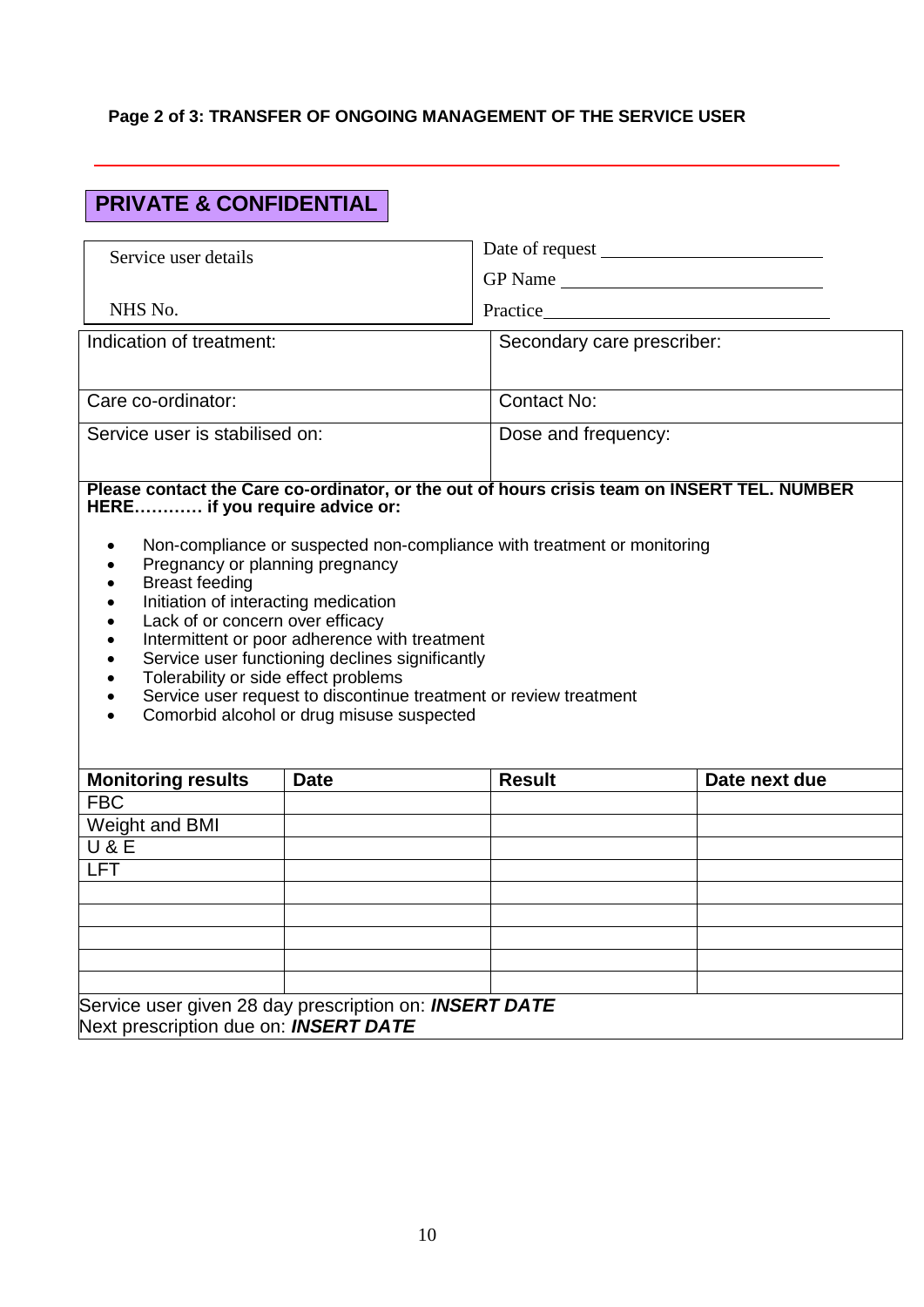Page 3 of 3: To be completed by the General Practitioner

| Service user details | Date of request |
|----------------------|-----------------|
|                      | <b>GP</b> Name  |
| NHS No.              | Practice        |
|                      |                 |

- Yes. I agree to accept ongoing management of this service user as set out in the "Primary Care guidance for the management of Anxiety in Adults".
- $\Box$  I have concerns relating to the treatment or monitoring arrangements and would like to discuss these before accepting ongoing management of this service user.
- $\Box$  No. I would not like to accept ongoing management of this service user as:

Even if you do not agree to accept ongoing management please record that the service user has been initiated on the medication identified above within your clinical system.

Please sign and return within 14 days to:

**Email back notification of acceptance to : NAV.MHSinglePointofAccess@nhs.net**

**Name: Date: GP / On behalf of GP**